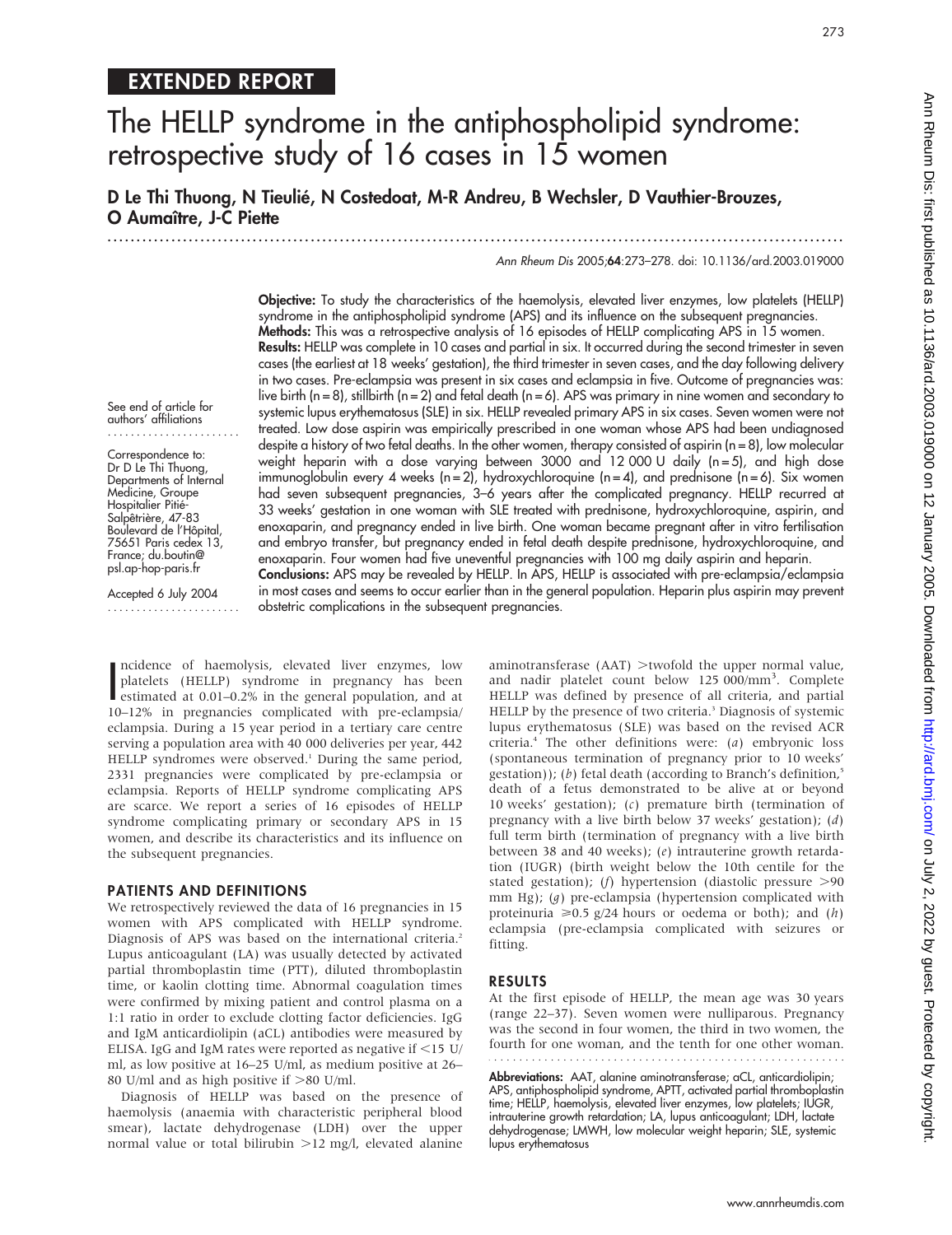Eight women had been previously pregnant with a total of 15 pregnancies. Two women had had a total of four normal pregnancies before SLE/APS onset. Hence, 11 pregnancies were complicated with fetal death  $(n = 9)$ , embryonic loss  $(n = 1)$ , and live birth at full term of a growth retarded baby  $(n = 1)$ .

APS was primary in nine women and secondary to SLE in six. Primary APS was known in only one of the women, who had a history of repeated fetal loss and stroke; 2/8 women with unknown primary APS had been undiagnosed, although there was a suggestive history. One woman had a history of two successive fetal deaths, and another woman had a false positive syphilis test. Hence, HELLP revealed primary APS in six cases.

Of the six women with SLE, APS was known in four, who had a history of thrombophlebitis with fetal death  $(n = 2)$ , repeated fetal deaths  $(n = 1)$ , and ischaemic cerebral stroke with embryonic loss  $(n = 1)$ . Two women with SLE had prior asymptomatic aCL until onset of HELLP complicated with fetal death  $(n = 2)$ .

Seven women whose pregnancy was complicated by HELLP had not been previously treated. Low dose aspirin was empirically prescribed in one woman whose APS had been undiagnosed despite a history of two fetal deaths. Three women were treated with aspirin plus low molecular weight heparin (LMWH) with a dose varying between 3000 and 8000 U daily. Two women with prior complicated pregnancy under aspirin and LMWH were treated with LMWH 12 000 U daily, aspirin 100 mg/day, and high dose immunoglobulin 80 g twice daily every 4 weeks. One woman with primary ASP complicated with autoimmune thrombocytopenia was treated with hydroxychloroquine and 5 mg daily prednisone. All women with SLE, except one woman who was not treated, received prednisone with a dose ranging between 5 and 30 mg/day and aspirin 100 mg/day. Hydroxychloroquine was maintained in three women and withdrawn in two others.

HELLP was complete in 10 cases and partial in six. It occurred during the second trimester in seven cases (the earliest at 18 weeks' gestation), the third trimester in seven, and in two cases, it appeared the day following delivery (fig 1). The main characteristics of HELLP are summarised in table 1.

Outcome of pregnancy was: live birth of a eutrophic  $(n = 3)$  or a hypotrophic baby  $(n = 5)$ , at full  $(n = 2)$  or premature term  $(n = 6)$ , stillbirth  $(n = 3)$ , and fetal death  $(n = 5)$ . Table 2 summarises the pregnancy outcome according to the date of HELLP onset. Fetal death and stillbirth were observed only in HELLP occurring during the second trimester. Apart from two women (one who developed HELLP at 36 weeks' gestation and another in the postpartum period), all deliveries were made by caesarean section. The main paediatric complications were observed in



Figure 1 Date of HELLP onset in APS.

Table 1 Main characteristics of HELLP complicating the APS and comparison with series of HELLP in referral obstetric centres

|                  | <b>APS</b> present | Martin <sup>6</sup><br>Class3- |                    |                       |
|------------------|--------------------|--------------------------------|--------------------|-----------------------|
|                  | series $(n = 16)$  | Class <sub>1</sub>             | Sibai <sup>1</sup> | Audibert <sup>3</sup> |
| HELLP onset:     |                    |                                |                    |                       |
| Ante-partum      | 14 (87.5%)         |                                | 70%                |                       |
| Post-partum      | 2(12.5%)           |                                | 30%                |                       |
| Elevated         | 15 (94%)           | 100%                           | 100%               | 90%                   |
| aminotransferase |                    |                                |                    |                       |
| Thrombocytopenia | 15 (94%)           | 100%                           | 100%               | 75%                   |
| Hypertension     | 11 (69%)           | 70-90%                         | 65%                |                       |
| Proteinuria      | 11 (69%)           | 80-90%                         | 100%               |                       |
| $>$ 0.5g/day     |                    |                                |                    |                       |
| Haemolysis       | 10 (62.5%)         | 100%                           | 100%               | 51%                   |
| Abdominal pain   | 7 (44%)            | 16-50%                         | 100%               | 73%                   |
| Eclampsia        | 5 (31%)            | $4 - 13%$                      |                    | 8%                    |
| Ascites          | 3(19%)             |                                | 32%                |                       |
| <b>Seizures</b>  | 3(19%)             |                                |                    |                       |
| Coagulopathy     | 2(12.5%)           | $8 - 32%$                      | 21%                | 11%                   |

a 25 week old premature newborn, who developed a severe membrane hyaline disease evolving towards bronchopulmonary dysplasia. The child needed mechanical ventilation for 43 days, and this period was complicated by multiple infections, metabolic anomalies, enterocolitis, neutropenia, and thrombocytopenia. Craniosynostosis needed surgical repair 1 year later. At the present time, this child continues to have retarded stature.

Pre-eclampsia was present in six cases and eclampsia in five. Among these 11 cases, outcome of pregnancy was: fetal deaths  $(n = 4)$ , stillbirth  $(n = 3)$ , and delivery of hypotrophic  $(n = 3)$  or eutrophic  $(n = 1)$  liveborns. One woman had an abrupted placenta. No hepatic infarction was observed.

Maternal therapy included anti-hypertensive therapy, transfusion, and other supportive care, including mechanical ventilation for  $4-14$  days in three women. Dexamethasone or betamethasone were prescribed in order to accelerate fetal maturation. No patient needed plasma exchanges, and none of the women died. One woman remained hypertensive and needed permanent medication.

Six women had seven subsequent pregnancies, 3–6 years after the pregnancy complicated by HELLP (table 3). HELLP recurred at 33 weeks' gestation in one woman (patient 1) with SLE treated with prednisone, hydroxychloroquine, aspirin, and enoxaparin. Caesarean section delivered a 2100 g live born child, and a rapid remission of laboratory abnormalities followed. One woman became pregnant after in vitro fertilisation and embryo transfer but pregnancy ended in fetal death despite prednisone, hydroxychloroquine, and enoxaparin (patient 2). Four women had five uneventful pregnancies with 100 mg daily aspirin and heparin (patients  $3-6$ ).

|                   | <b>Third</b><br>Second<br>Post- |                      |                           |
|-------------------|---------------------------------|----------------------|---------------------------|
|                   | trimester<br>$(n=7)$            | trimester<br>$(n=7)$ | partum<br>$period(n = 2)$ |
| Fetal death       |                                 |                      |                           |
| Stillbirth        |                                 |                      |                           |
| Livebirth         |                                 |                      |                           |
| Hypotrophy        |                                 |                      |                           |
| Caesarean section |                                 |                      |                           |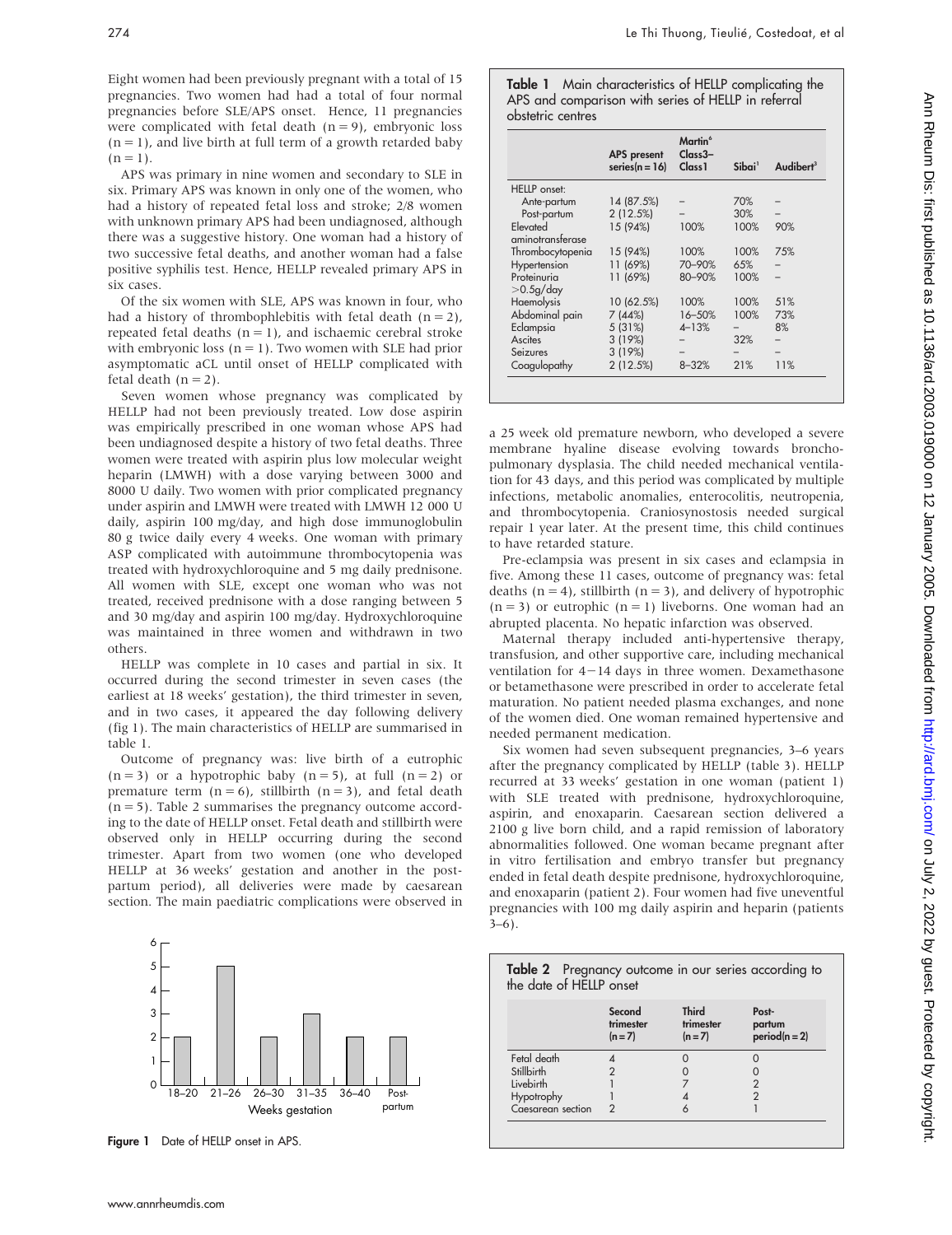| Patient<br>ID/Age    | Known disease                       | <b>Prior events</b>                                                            | Therapy                                                     | Outcome                                                               |
|----------------------|-------------------------------------|--------------------------------------------------------------------------------|-------------------------------------------------------------|-----------------------------------------------------------------------|
|                      |                                     |                                                                                |                                                             |                                                                       |
| Case 1<br>23 years   | SLE/APS                             | Normal pregnancy before SLE<br>onset, 2 fetal deaths after                     |                                                             |                                                                       |
| 25 years             |                                     | HELLP at 31 weeks                                                              | CT 10 mg/day, HC, ASP,<br>LMWH 8 000U/day                   | Live birth                                                            |
| 28 years             |                                     |                                                                                | CT 10 mg/day, HC, ASP,<br>LMWH 8000U/day                    | HELLP at 33 weeks. Live birth                                         |
| Case 2               |                                     |                                                                                |                                                             |                                                                       |
| 35 years<br>37 years | SLE/APS                             | <b>IVFET HELLP</b> at 18 weeks<br><b>IVFET</b>                                 | LMWH 3 000 U/day<br>$CT 10 mg/day$ , HC,<br>LWMH 8000 U/day | Fetal death<br>Embryonic loss 15 days after transfer                  |
| Case 3               |                                     |                                                                                |                                                             |                                                                       |
| 23 years<br>25 years | SLE/APS                             | HELLP at 23 weeks                                                              | <b>No</b><br>CT 10 mg/day, HC, ASP,<br>LMWH 4000 U/day      | Fetal death<br>Live birth at 37 weeks                                 |
| 27 years             |                                     |                                                                                | CT 10 mg/day, HC, ASP,<br>LMWH 4000 U/day                   | Live birth at 38 weeks                                                |
| Case 4               |                                     |                                                                                |                                                             |                                                                       |
| 28 years             | <b>No</b>                           | HELLP at 40 weeks with<br>eclampsia. Thrombophlebitis in<br>post-partum period | No                                                          | Live birth. Diagnosis of primary APS                                  |
| 32 years<br>Case 5   | APS                                 |                                                                                | LWMH 14 000 U/day, ASP                                      | Live birth at 38 weeks                                                |
| 32 years             | False positive<br>syphilis serology | HELLP at 30 weeks                                                              | <b>No</b>                                                   | Live birth but death at 5 months of<br>life. Diagnosis of primary APS |
|                      | <b>APS</b>                          | With eclampsia                                                                 | LWMH 6 000 U/day, ASP                                       | Live birth at 39 weeks                                                |
| Case 6               |                                     |                                                                                |                                                             |                                                                       |
| 29 years             | 1 embryonic loss                    | HELPP at 37 weeks                                                              | <b>No</b>                                                   | Live birth                                                            |
| 32 years             |                                     | With eclampsia                                                                 | APS, Calcium heparin<br>0.6 m $\vert \times 2$              | Live birth at 39 weeks                                                |

CT, prednisone; HC, hydroxychloroquine 400 mg/day; LMWH, low molecular weight heparin; ASP, aspirin 100 mg/day; IVFET, in vitro fertilisation with embryo transfer.

At the present time, all women are doing well, with a mean follow up of 7 years. No vascular complication was observed. All the women with APS characterised only by obstetric complications are being treated with 100 mg daily aspirin, except one woman who has had no therapy. All women with APS with both history of vascular occlusion and obstetric complication are treated with oral anticoagulation. All six women with SLE are in remission with prednisone  $(n = 4,$ with a dose ranging between 2 and 12.5 mg daily) and/or hydroxychloroquine  $(n = 6)$ .

#### **DISCUSSION**

HELLP syndrome was described in 1982 by Westein as the association of microangiopathic haemolytic anaemia, hepatitis, and thrombocytopenia in a particular group of preeclamptic women, but there are no consensus criteria for its diagnosis. In Martin's study,<sup>6</sup> HELLP was diagnosed on the basis of thrombocytopenia  $\leq 150 000/\mu L$ ), hepatic dysfunction (increased AAT or alanine aminotransferase  $\geq 40$  U/l), and haemolysis (increased LDH  $\geq 600$  U/l, progressive anaemia). Martin also classified HELLP on the basis of the platelet count nadir: class 1 when platelet nadir is  $\leq 50000/\text{mm}^3$ , class 2 at 50 000–100 000/mm<sup>3</sup> , and class 3 at 100 000– 150 000/mm<sup>3</sup> . Incidence of eclampsia, epigastric pain, major maternal morbidity, and stillbirth increases as HELLP worsens from class 3 to class 1. In Sibai's study, $<sup>1</sup>$  HELLP</sup> was diagnosed when pre-eclampsia was associated with all the following laboratory abnormalities: characteristic peripheral blood smear, LDH $>600$  U/l (or total bilirubin  $>12$  mg/l), AAT>70 U/l, and platelet count <100 000/mm<sup>3</sup>. Audibert<sup>3</sup> defined complete HELLP by the presence of all three of the following criteria: haemolysis (characteristic peripheral blood smear and LDH  $\geq 600$  U/l), AAT $\geq 70$  U/l, and platelet count  $<$ 100 000/µL. Partial HELLP was defined by the presence of one or two features of HELLP. Patients with complete HELLP had a higher risk of caesarean section, disseminated intravascular coagulation, and need for transfusion than those with partial HELLP or pre-eclampsia.

The risk of HELLP is probably increased in APS. However, its incidence is difficult to estimate from the literature, especially after the recent changes in APS criteria.<sup>2</sup> The number of HELLP complicating APS cases reported in the English literature is  $\leq$ 30. A recent literature review found 10 cases,<sup>7</sup> to which should be added their two cases, seven cases published in 2002–2003,<sup>19–22</sup> six earlier cases,<sup>8 9 13 15 16</sup> and a few cases cited in APS pregnancies series.<sup>23-25</sup> Our series of 75 pregnancies in primary or secondary APS<sup>23</sup> included seven women (also included in this study), who had eight episodes of HELLP. Backos<sup>24</sup> reported two HELLP in a series of 150 APS pregnancies. In a placebo controlled study of intravenous immunoglobulin treatment for APS, Branch observed that 6/ 16 women developed severe pre-eclampsia and/or HELLP.25 However, most series of APS pregnancies did not report any case of HELLP,<sup>26-36</sup> although the rate of pre-eclampsia varied between 0 and 51%.

The high rate of HELLP observed in our series (10.6%), contrasts with  $0.66\%$  in that of Backos;<sup>24</sup> this can be explained by different recruitment criteria, as Backos included only primary APS without history of thrombophlebitis. On the other hand, the frequency of APS in HELLP is not well known. In our series, HELLP revealed APS in 8/15 cases. HELLP also revealed APS in half of the 24 well described cases in the literature (table 4). A systematic screening of thrombophilia in 93 women with a history of severe pre-eclampsia/HELLP found antiphospholipid antibodies in 66% of the cases.<sup>37</sup> Although the cut off level was low (5 U/ml), the difference in prevalence compared with controls was significant ( $p<0.001$ ). In France, a systematic search for antiphospholipid antibodies in 68 consecutive cases of complete HELLP among 15 000 deliveries, displayed nine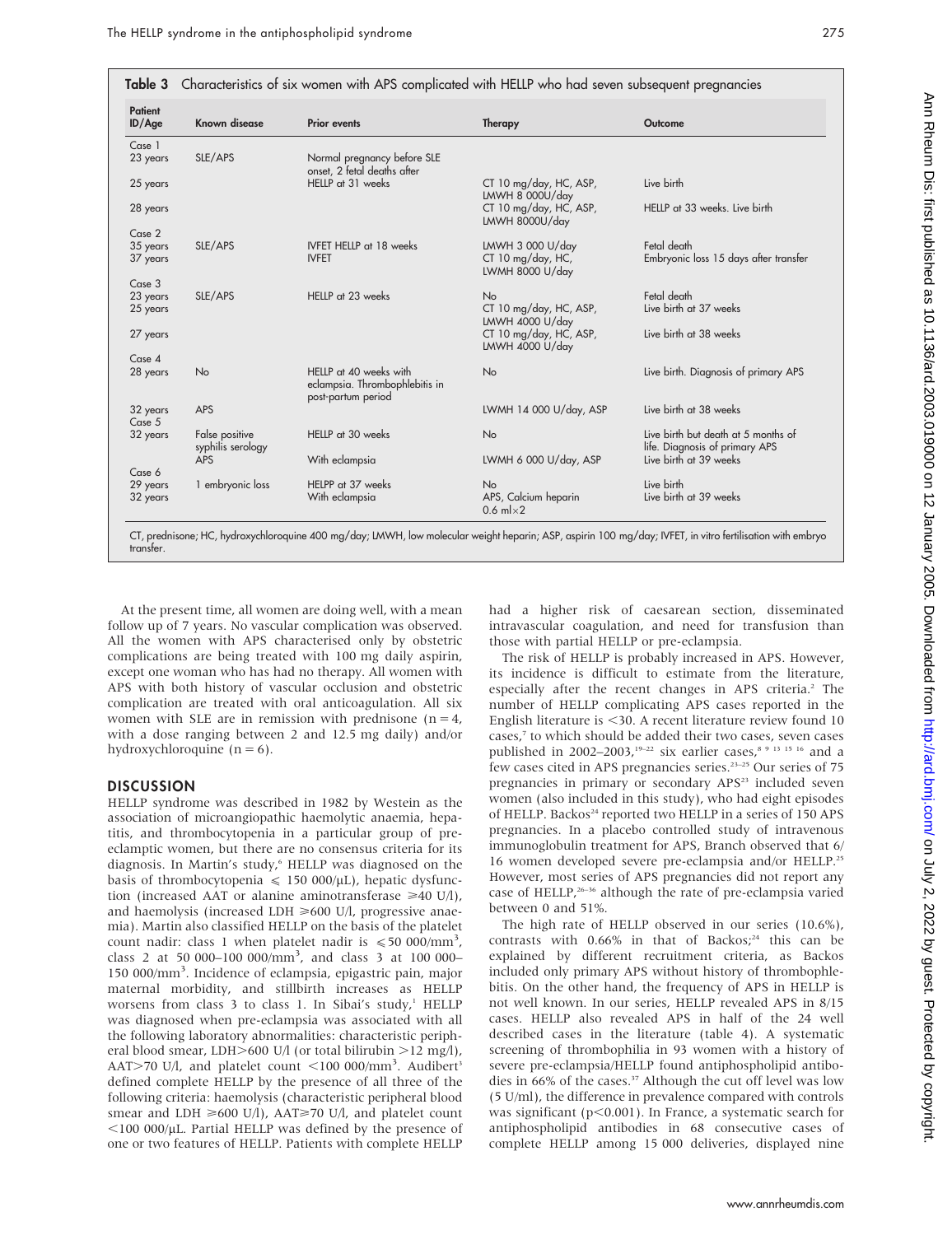| Authors, case, age,                                    | <b>History and previous</b>                          | Antiphospholipid                 |                           |                                                          |
|--------------------------------------------------------|------------------------------------------------------|----------------------------------|---------------------------|----------------------------------------------------------|
| age of HELLP onset                                     | diagnosis                                            | antibodies/Therapy               | Fetal outcome             | Mother's outcome                                         |
| Kinoshita <sup>8</sup><br>Case 1                       |                                                      |                                  |                           |                                                          |
| 25 years, 23 weeks<br>29 years, 29 weeks               | No diagnosis<br>HELLP, 1 fetal death                 | LA, aCL/No therapy<br>No therapy | Fetal death<br>Live birth | Liver infarction<br>Pre-eclampsia. Liver infarction. 3rd |
|                                                        |                                                      |                                  |                           | pregnancy with live birth with CT                        |
| Hochfeld <sup>9</sup><br>Case 2                        |                                                      |                                  |                           |                                                          |
| 37 years, 21 weeks                                     | Superficial phlebitis, 3<br>fetal losses, APS        | LA, aCL/ASP                      | Fetal death               | Fatal catastrophic syndrome                              |
| Ornstein <sup>10</sup>                                 |                                                      |                                  |                           |                                                          |
| Case 3<br>29 years, 31 weeks                           | No diagnosis                                         | aCL/No therapy                   | Live birth                |                                                          |
| Case 4                                                 |                                                      |                                  | Live birth                | Skin necrosis                                            |
| 33 years, 18 weeks<br>Il <sub>bery</sub> <sup>11</sup> | Thrombophlebitis, SLE/APS                            | LA, aCL/ASP, heparin             |                           |                                                          |
| Case 5<br>33 years, 37 weeks                           | No diagnosis                                         | LA, aCL/No therapy               | Live birth                | Skin necrosis. Adrenal and liver                         |
|                                                        |                                                      |                                  |                           | infarction                                               |
| Alsulyman <sup>12</sup><br>Case 6                      |                                                      |                                  |                           |                                                          |
| 25 years, 17 weeks<br>Case 7                           | Thrombophlebitis, APS                                | LA/Heparin                       | Fetal death               |                                                          |
| 21 years, 17 weeks                                     | No diagnosis                                         | LA/No therapy                    | Fetal death               |                                                          |
| Case 8<br>24 years, 19 weeks                           | No diagnosis                                         | LA, aCL/No therapy               | Fetal death               | Pre-eclampsia. Liver infarction                          |
| Segal <sup>13</sup><br>Case 9                          |                                                      |                                  |                           |                                                          |
| 27 years, 34 weeks                                     | No diagnosis                                         | aCL                              | Live birth                | Pre-eclampsia. Budd-Chiari syndrome                      |
| Amant <sup>14</sup><br>Case 10                         |                                                      |                                  |                           |                                                          |
| 30 years, 29 weeks<br>Case 11                          | Thrombophlebitis                                     | LA/ASP, heparin                  | Live birth                | Liver infarction                                         |
| 29 years, 35 weeks                                     | 1 fetal loss, no diagnosis                           | aCL/ASP                          | Live birth                | Liver infarction                                         |
| Nagayama <sup>15</sup><br>Case 12                      |                                                      |                                  |                           |                                                          |
| 28 years, 16 weeks<br>Neuwelt <sup>16</sup>            | 1 embryonic loss, no diagnosis                       | aCL/No therapy                   | Induced abortion          |                                                          |
| Case 13                                                |                                                      |                                  |                           |                                                          |
| 31 years, 7 months                                     | 2 fetal deaths, pre-eclampsia,<br>no diagnosis       | LA, aCL/No therapy               | Neonatal death            | Pre-eclampsia. Catastrophic syndrome<br>31 years later   |
| Mc Mahon <sup>17</sup>                                 |                                                      |                                  |                           |                                                          |
| Case 14<br>26 years, 18 weeks                          | No diagnosis                                         | LA/No therapy                    | Fetal death               |                                                          |
| Fehr <sup>18</sup><br>Case 15                          |                                                      |                                  |                           |                                                          |
| 30 years, 15 weeks                                     | Thrombophlebitis, stroke, SLE                        | aCL/ASP                          | Fetal death               | Liver infarction                                         |
| Sinha <sup>19</sup><br>Case 16                         |                                                      |                                  |                           |                                                          |
| 26 years, 25 weeks                                     | None, SLE                                            | aCL/ASP, heparin                 | Neonatal death            | Pre-eclampsia. Fatal catastrophic<br>syndrome            |
| 20<br>Pauzner                                          |                                                      |                                  |                           |                                                          |
| Case 17<br>33 years, 25 weeks                          | 13 spontaneous abortions,                            | LA, aCL/ASP, heparin             | Neonatal death            | Pre-eclampsia. Liver infarction                          |
|                                                        | popliteal artery and femoral<br>vein thrombosis, APS |                                  |                           |                                                          |
| Case 18                                                |                                                      |                                  |                           |                                                          |
| 37 years, 17 weeks                                     | 1 fetal death, liver infarction,<br><b>APS</b>       | LA, aCL/ASP, heparin             | Fetal death               | Liver infarction                                         |
| Case 19                                                |                                                      |                                  | Induced abortion          |                                                          |
| 31 years, 17 weeks<br>Case 20                          | 3 fetal deaths, APS                                  | LA, aCL ASP, heparin             |                           | Liver infarction                                         |
| 28 years, 8 weeks                                      | 3 fetal deaths, thrombophlebitis,<br><b>APS</b>      | LA, aCL/Heparin                  | Induced abortion          | Liver infarction                                         |
| $H$ aram <sup>21</sup>                                 |                                                      |                                  |                           |                                                          |
| Case 21<br>28 years, 18 weeks                          | Recurrent thrombophlebitis and                       | LA, aCL/ASP, heparin             | Induced abortion          |                                                          |
| Roberts <sup>22</sup> Case 22                          | fetal losses, APS                                    |                                  |                           |                                                          |
| 30 years, 36 weeks                                     | Fetal death, SLE/APS                                 | LA ASP, heparin                  | Live birth                | Pre-eclampsia. Renal microangiopathy.                    |
| Queyrel <sup>7</sup>                                   |                                                      |                                  |                           | Cerebral haemorrhage                                     |
| Case 23<br>25 years, 27 weeks                          | 2 fetal deaths, no diagnosis                         | LA, aCL, No therapy              | Live birth                |                                                          |
| Case 24                                                |                                                      |                                  |                           |                                                          |
| 32 years, 24 weeks                                     | Thrombophlebitis, no diagnosis                       | LA, No therapy                   | Induced abortion          | Skin necrosis                                            |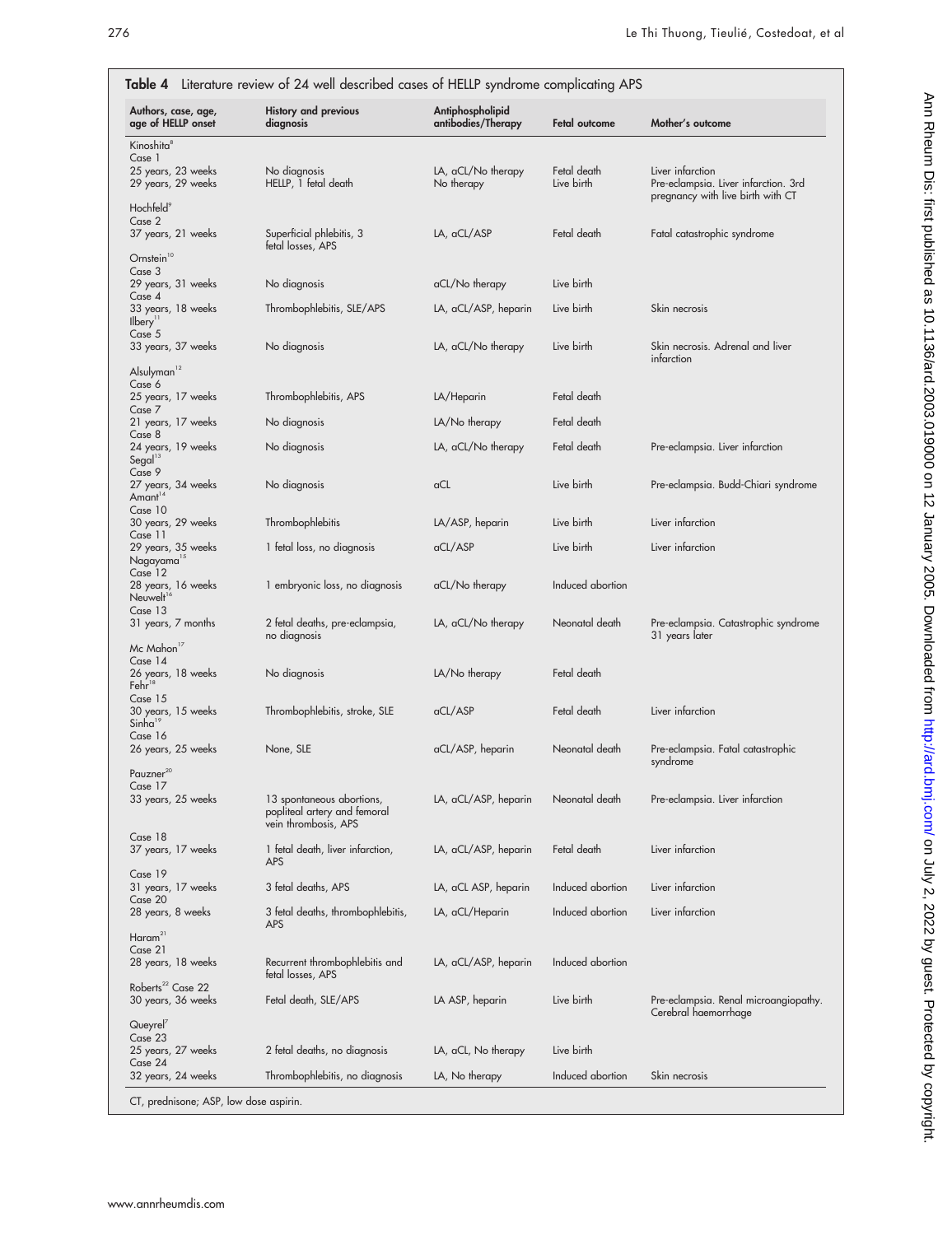positive cases. Seven of these were subsequently tested, and only two were diagnosed as primary APS. Hence, APS prevalence in HELPP is estimated at  $3-6\%$ .<sup>7</sup>

In our series, HELLP occurred in 44% of the cases during the second trimester and 12.5% at 18–20 weeks. In a literature review of the 24 well described cases of HELLP complicating APS, HELLP occurred also before 27 weeks' gestation in 16 cases (table 1). Early HELLP onset was described in association with APS as early as at 8 weeks' gestation.<sup>20</sup> In Sibai's study,<sup>1</sup> HELLP occurred in 2.5% of the cases at 17–20 weeks, in 71% of the cases at 27–36 weeks, in 18% at 37–42 weeks, and in 30% during the post-partum period.

HELLP appears more severe in APS than in the general population. In our series, more than two thirds of the cases were associated with pre-eclampsia/eclampsia, and two cases were complicated by microangiopathic coagulopathy. Six of the 24 cases of well described HELLP complicating APS were associated with pre-eclampsia (table 1). We did not observe any case of liver infarction, which Pauzner found to be almost always associated with APS.<sup>20</sup> In one case of HELLP in APS, hepatic involvement was due to complete thrombosis of hepatic veins.<sup>13</sup>

HELLP may also be part of the catastrophic syndrome, similarly to Hochfeld's case.<sup>9</sup> Catastrophic APS is an acute and devastating disseminated coagulopathy defined by the clinical involvement of at least three different organ systems over a short period.<sup>38</sup> One fatal case of HELLP with catastrophic syndrome was characterised by bone marrow necrosis.19

In our study, all HELLP resolved with delivery and/or supportive care. There was no case of maternal death, similarly to the series of Backos and Branch.<sup>24 25</sup> In the general population, HELLP syndrome mortality is about 1%.<sup>1</sup> In the literature, besides the catastrophic syndrome, some cases of HELLP complicating APS were refractory to corticosteroids and anticoagulation. Treatment of refractory HELLP is not standardised. Remission may be observed after plasma exchanges.<sup>22</sup> Dexamethasone appeared to be more effective than betamethasone.<sup>39</sup> Combination of plasma exchanges with fresh frozen plasma has been advocated.<sup>1</sup> In our studies, six women had seven subsequent pregnancies treated with aspirin plus LMWH; one pregnancy was complicated by HELLP recurrence but resulted in live birth, another one with embryonic loss. The other pregnancies ended in live birth. There are no data concerning the risk of HELLP recurrence in APS. Of four cases of HELLP complicating APS, Pauzner reported one recurrence of liver infarction despite aspirin and 60 mg daily enoxaparin.<sup>20</sup> In the general population, HELLP recurred in 5% of subsequent pregnancies in women with a history of HELLP at  $\leq 30$  weeks' gestation.<sup>40</sup>

In conclusion, APS may be revealed by the HELLP syndrome. Search for antiphospholipid antibodies is mandatory in such circumstances. In APS, HELLP is associated with pre-eclampsia/eclampsia in most cases, and seems to occur earlier than in the general population. Heparin plus aspirin may prevent obstetric complications in the subsequent pregnancies.

#### Authors' affiliations .....................

D Le Thi Thuong, N Tieulié, N Costedoat, M-R Andreu, B Wechsler, J-C Piette, Departments of Internal Medicine, Groupe Hospitalier Pitié-Salpêtrière, 47-83 Boulevard de l'Hôpital, 75651 Paris cedex 13, France

D Vauthier-Brouzes, Departments of Obstetrics, Groupe Hospitalier Pitié-Salpêtrière, 47-83 boulevard de l'Hôpital, 75651 Paris cedex 13, France

O Aumaître, Department of Internal Medicine, Hôpital Gabriel Montpied, BP 69, 63003 Clermond-Ferrand cedex 1, France

#### **REFERENCES**

- 1 Sibai BM, Ramadan MK, Usta I, Salama M, Mercer BM, Friedman SA. Maternal morbidity and mortality in 442 pregnancies with hemolysis, elevated liver enzymes, and low platelets (HELLP) syndrome. Am J Obstet Gynecol 1993;169:1000–6.
- 2 Wilson WA, Gharavi AE, Koike T, Lockshin MD, Branch DW, Piette JC, et al. International consensus statement on preliminary classification criteria for definite antiphospholipid syndrome. Arthritis Rheum 1999;42:1309–11.
- 3 Audibert F, Friedman SA, Frangieh AY, Sibai BM. Obstetrics: clinical utility of strict diagnostic criteria for the HELLP (hemolysis, elevated liver enzymes and low platelets) syndrome. Am J Obstet Gynecol 1996;175:460–4.
- 4 Hochberg MC. Updating the American College of Rheumatology revised criteria for the classification of systemic lupus erytematosus. Arthritis Rheum 1997;40:1725–34.
- 5 Branch W. Antiphospholipid antibodies and reproductive outcome: the current state of affairs. J Reprod Immunol 1998;38:75–87.
- 6 Martin JN, Rinehart BK, May WL, Magann EF, Terrone DA, Blake PG. The spectrum of severe preeclampsia: comparative analysis by HELLP (hemolysis, elevated liver enzyme levels, and low platelet count) syndrome classification. Am J Obstet Gynecol 1999;180:1373–84.
- 7 Queyrel V, Ducloy-Bouthors AS, Michon-Pasturel U, Hachulla E, Dubucquoi S, Caron C, et al. Anticorps antiphospholipides au cours du syndrome HELLP: étude clinique et biologique à partir de 68 patientes. Revue Méd Interne 2003;24:158–64.
- 8 Kinoshita K. Hepatic infarction during pregnancy complicated by
- antiphospholipid syndrome. Am J Obstet Gynecol 1993;**169**:199–202.<br>9 **Hochfeld M**, Druzin ML, Maia D, Wright J, Lambert RE, McGuire J. Pregnancy<br>complicated by primary antiphospholipid syndrome. Obstet Gynecol 1994;83:804–5.
- 10 Ornstein MH, Rand JH. An association between refractory HELLP syndrome and the antiphospholipid antibodies during pregnancy. A report of 2 cases. J Rheumatol 1994;21:1360–4.
- 11 **Ilbery M**, Jones AR, Sampson MB, Samson J. Lupus anticoagulant and HELLP syndrome complicated by placental abruption, hepatic, dermal and adrenal infarction. Aust NZ J Obstet Gynecol 1995;35:215-7.
- 12 Alsulyman OM, Castro MA, Zuckerman E, McGehee W, Goodwin TM. Preeclampsia and liver infarction in early pregnancy associated with the antiphospholipid syndrome. Obstet Gynecol 1996;88:644–6.
- 13 Segal S, Senhav S, Segal O, Zohav E, Gemer O. Budd-Chiari syndrome complicating severe preeclampsia in a parturient with primary antiphospholipid syndrome. Eur J Obstet Gynecol Reprod Biol 1996;68:227–9.
- 14 Amant F, Spitz B, Arnout J, Van Assche FA. Hepatic necrosis and haemorrhage in pregnant patients with antiphospholipid antibodies. Lupus 1997;6:552–5.
- 15 Nagayama K, Izumi N, Miyasaka Y, Saito K, Ono K, Noguchi O, et al. Hemolysis, elevated liver enzymes, and low platelets syndrome associated with primary anti-phospholipid antibody syndrome. Intern Med 1997;36:661–6.
- 16 Neuwelt CM, Daikh DI, Linfoot JA, Pfister DA, Yong RG, Webb RL, et al. Catastrophic antiphospholipid syndrome. Response to repeated
- plasmapheresis over three years. Arthritis Rheum 1997;40:1534–9.<br>17 McMahon LP, Smith J. The HELLP syndrome at 16 weeks gestation: possible<br>association with the antiphospholipid syndrome. Aust N Z J Obstet Gynaeco 1997;37:313–14.
- 18 Fehr T, Cathomas G, Weber C, Fontana A, Schaffner A. Foetal loss, liver necrosis and acute lupus erythematosus in a patient with antiphospholipid antibody syndrome. Lupus 2001;10:576–9.
- 19 Sinha J, Chowdhry I, Sedan S, Barland P. Bone marrow necrosis and refractory HELLP syndrome in a patient with catastrophic antiphospholipid antibody syndrome. J Rheumatol 2002;29:195–7.
- 20 Pauzner R, Dulitzky M, Carp H, Mayan H, Kenett R, Farfel Z, et al. Hepatic infarctions during pregnancy are associated with the antiphospholipid syndrome and in addition with complete or incomplete HELLP syndrome. J Thromb Haemost 2003:1758–63.
- 21 Haram K, Trovik J, Sandset PM, Hordnes K. Severe syndrome of hemolysis, elevated liver enzymes and low platelets (HELLP) in the 18th week of pregnancy associated with the antiphospholipid-antibody syndrome. A*cto*<br>Obstet Gynecol Scand 2003;**82**:679–80.
- 22 Roberts G, Gordon MM, Porter D, Jardine AG, Gibson IW. Acute renal failure complicating HELLP syndrome, SLE and anti-phospholipid syndrome: successful outcome using plasma exchange therapy. Lupus 2003;12:251–7.
- 23 Le Thi Huong D, Wechsler B, Bletry O, Vauthier-Brouzes D, Lefebvre G, Piette JC. A study of 75 pregnancies in patients with the antiphospholipid syndrome. J Rheumatol 2001;28:2025–30.
- 24 Backos M, Rai R, Baxter N, Chilcott IT, Cohen H, Regan L. Pregnancy complications in women with recurrent miscarriage associated with antiphospholipid antibodies treated with low dose aspirin and heparin. Br J Obstet Gynaecol 1999;106:102–7.
- 25 Branch DW, Peaceman AM, Druzin M, Silver RK, El-Sayed Y, Silver RM, Spinnato J, Harger J. A multicenter, placebo-controlled pilot study of intravenous immune globulin treatment of antiphospholipid syndrome during pregnancy. Am J Obstet Gynecol 2000;182:122-7.
- 26 Kutteh WH. Antiphospholipid antibody-associated recurrent pregnancy loss: treatment with heparin and low-dose aspirin is superior to low-dose aspirin alone. Am J Obstet Gynecol 1996;174:1584–9.
- 27 Lima F, Khamashta MA, Buchanan NMM, Kerslake S, Hunt BJ, Hughes GRV. A study of sixty pregnancies in patients with the antiphospholipid syndrome. Clin Exp Rheumatol 1996;14:131–6.